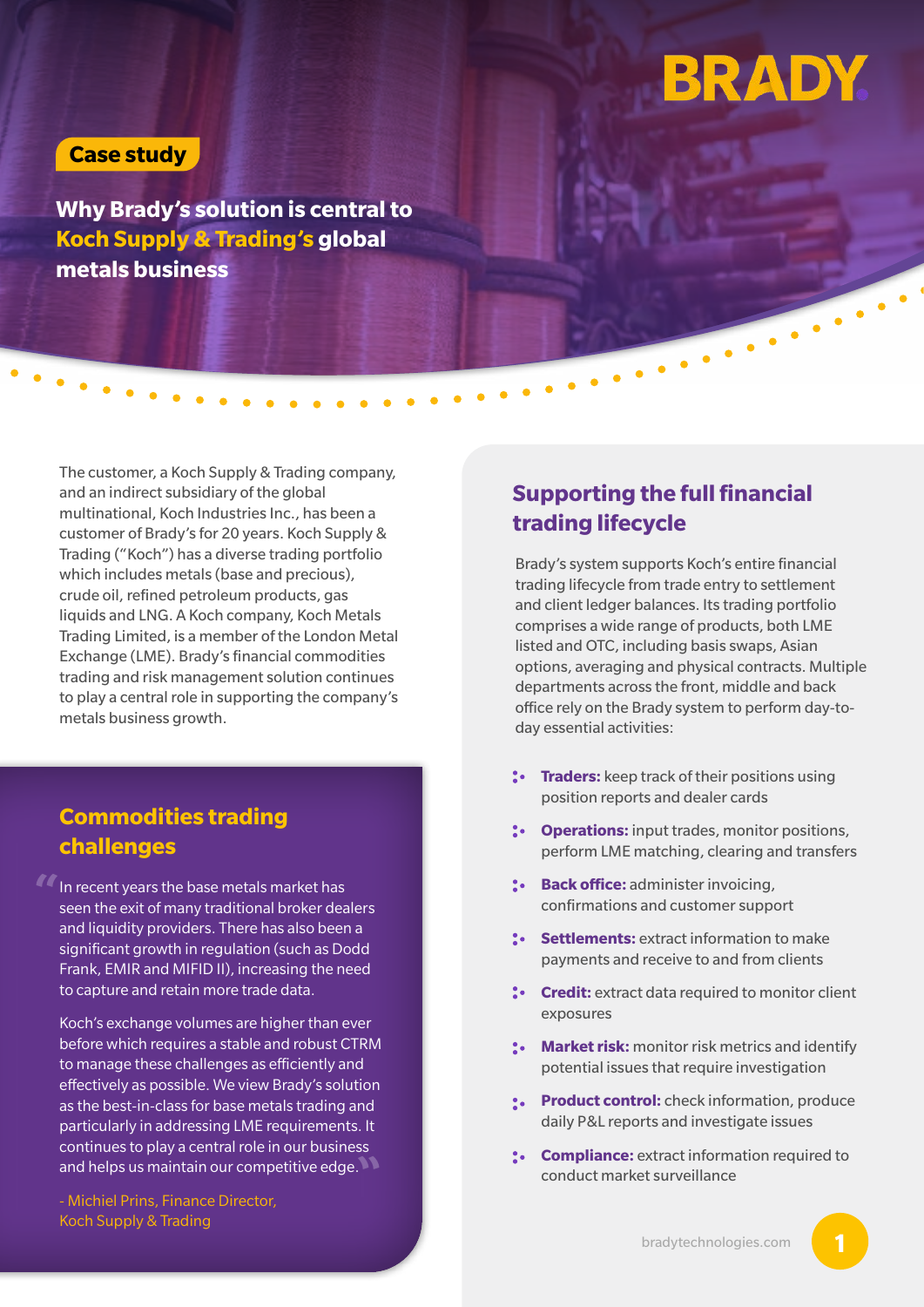

Koch also benefits from advanced 'add-on' functionalities to address particularly complex operational areas of the metal trading process. These capabilities are viewed as 'best-inclass in the commodity trading software space:

#### - Kevin Brunton, CIO, Koch Supply & Trading

#### **LME matching and clearing**

 $\bullet$ 

Enables more efficient and faster trade order processing, adhering to complex date structure rules and the requirement to settle daily on individual days with individual positions.

#### **Warrants Management**

Enables more efficient processing of high volumes of warrant inventory and deliveries from traded positions.

# **Profit & Loss (P&L) attribution**

Enables advanced analysis and reporting with drill-down ability to identify sources of P&L; helps to reconcile front-office with back-office expectations with the ability to pinpoint incorrect trade and market data.

#### **Proven return on investment**

## **Ease of integration within a complex IT ecosystem**

**They** We have found the Brady team very collaborative to work with. They keep on top of market changes and inform us how to best use the system to address the latest requirements of changes and inform us how to best use the system to address the latest requirements of the regional exchanges on which we trade. The team has immense knowledge on how the metals market works and does not need much direction from us. **"**

- Kevin Brunton, CIO, Koch Supply & Trading

Brady's solution has brought tangible benefits to our metals trading business. We have substantially **"** reduced our costs since implementing the core Brady system and additional savings have been realized as a result of further internal development combined with Brady's add-on functionality. **"**

#### - David Bartlett, Operations Manager, Koch Supply & Trading

Brady's solution offers the best coverage and flexibility we've seen in the market. The breadth of **"** contracts that can be entered and valued is extensive. Even though we use it largely for metals trading, we can just as easily book interest swaps, FX deals or incorporate ags or petroleum deals. Another major advantage is the ease in which we can incorporate our own calculations, extract and import data, slice and dice information in the way we want to, without the need to invest in additional resources. For example, we have seen some systems take a significant number of fields just to import a futures trade. With Brady's solution we only need to fill a much smaller number of fields for the same trade. **"**

- Kevin Brunton, CIO, Koch Supply & Trading



**77** We are delighted to see the value that Brady's solution has brought to Koch's metals trading business. It has has brought to Koch's metals trading business. It has been a pleasure serving Koch as a customer for 20 years. Their engagement on our customer advisory board has been instrumental to the ongoing development of our "best-in-class" product. I look forward to this partnership continuing in the future.

## **The future**

Brady offers a wide range of interfaces for specialised packaged software products in areas **"** such as accounting and credit management. This makes the process of integrating our data less complicated, quicker to implement and more cost-effective. **"**

- Tasja Botha, Managing Director, Commodities Portfolio

at Brady Technologies